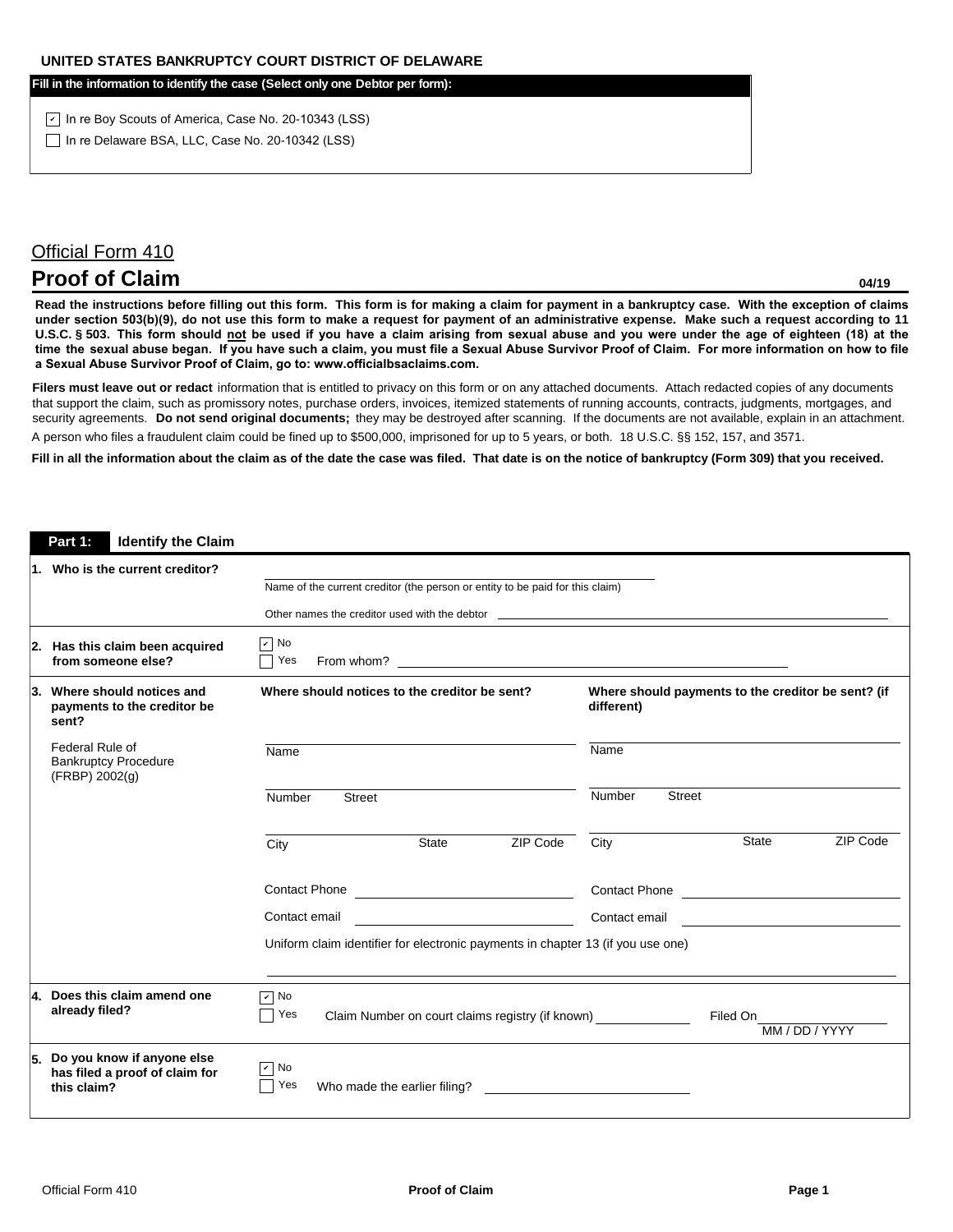| Part 2:<br>Give Information About the Claim as of the Date the Case Was Filed                                                                                                                   |                                                                                                                                                                                                                                                                                                                                                                                                                                                                                                                                         |                                                                                                                                                  |                                                                                                                                                                                                                                                                                                                                                                                               |  |
|-------------------------------------------------------------------------------------------------------------------------------------------------------------------------------------------------|-----------------------------------------------------------------------------------------------------------------------------------------------------------------------------------------------------------------------------------------------------------------------------------------------------------------------------------------------------------------------------------------------------------------------------------------------------------------------------------------------------------------------------------------|--------------------------------------------------------------------------------------------------------------------------------------------------|-----------------------------------------------------------------------------------------------------------------------------------------------------------------------------------------------------------------------------------------------------------------------------------------------------------------------------------------------------------------------------------------------|--|
| 6. Do you have any number you<br>$\vert\mathbf{v}\vert$<br>use to identify the debtor?                                                                                                          | No<br>Yes<br>Last 4 digits of the debtor's account or any number you use to identify the debtor:                                                                                                                                                                                                                                                                                                                                                                                                                                        |                                                                                                                                                  |                                                                                                                                                                                                                                                                                                                                                                                               |  |
| 7. How much is the claim?                                                                                                                                                                       | \$ UNKNOWN                                                                                                                                                                                                                                                                                                                                                                                                                                                                                                                              | $ v $ No<br>Yes                                                                                                                                  | Does this amount include interest or other charges?<br>Attach statement itemizing interest, fees, expenses, or other<br>charges required by Bankruptcy Rule 3001(c)(2)(A).                                                                                                                                                                                                                    |  |
| 8. What is the basis of the<br>claim?                                                                                                                                                           | Attach redacted copies of any documents supporting the claim required by Bankruptcy Rule 3001(c).<br>Limit disclosing information that is entitled to privacy, such as health care information<br>general liability insurance, and all other agreements, documents and laws providing such rights to claimant.                                                                                                                                                                                                                          |                                                                                                                                                  | Examples: Goods sold, money loaned, lease, services performed, personal injury or wrongful death, or credit card.<br>BSA's obligation to provide insurance coverage, indemnification, and contribution to claimant under BSA's policies of                                                                                                                                                    |  |
| 9. Is all or part of the claim<br>$ v $ No<br>secured?<br>Yes                                                                                                                                   | The claim is secured by a lien on property<br>Nature of property:<br>Real Estate If the claim is secured by the debtor's principal residence, file a Mortgage Proof of Claim<br>Motor Vehicle<br>Other<br>Describe:<br><b>Basis for perfection:</b><br>recorded.<br><b>Value of Property:</b><br>Amount of the claim that is secured:<br>Amount of the claim that is unsecured:<br>Amount necessary to cure any default as of the date of the petition:<br><b>Annual Interest Rate:</b> (when case was filed) $\%$<br>Fixed<br>Variable | Attachment (Official Form 410-A) with this Proof of Claim<br><u> 1999 - John Stone, mars et al.</u><br><u> 1989 - Jan Barat, politik e</u><br>\$ | Attach redacted copies of documents, if any, that show evidence of perfection of a security interest (for example,<br>a mortgage, lien, certificate of title, financing statement, or other document that shows the lien has been filed or<br>(The sum of the secured and<br>unsecured amounts should match the<br>amount in line 7).<br>\$<br><u>and the state of the state of the state</u> |  |
| $\sqrt{ }$ No<br>10. Is this claim based on a<br>lease?<br>Yes                                                                                                                                  | Amount necessary to cure any default as of the date of the petition.                                                                                                                                                                                                                                                                                                                                                                                                                                                                    |                                                                                                                                                  | $\sim$                                                                                                                                                                                                                                                                                                                                                                                        |  |
| $\boxed{\mathbf{v}}$ No<br>11. Is this claim subject to a<br>right of setoff?<br>Yes                                                                                                            |                                                                                                                                                                                                                                                                                                                                                                                                                                                                                                                                         |                                                                                                                                                  |                                                                                                                                                                                                                                                                                                                                                                                               |  |
| $\sqrt{ }$ No<br>12. Is this claim for the value<br>of goods received by the<br>Yes<br>debtor within 20 days<br>before the<br>commencement date of<br>this case (11 U.S.C.<br>$\S503(b)(9)$ ).? | Amount of 503(b)(9) Claim: $\frac{\$}{\$}$                                                                                                                                                                                                                                                                                                                                                                                                                                                                                              |                                                                                                                                                  |                                                                                                                                                                                                                                                                                                                                                                                               |  |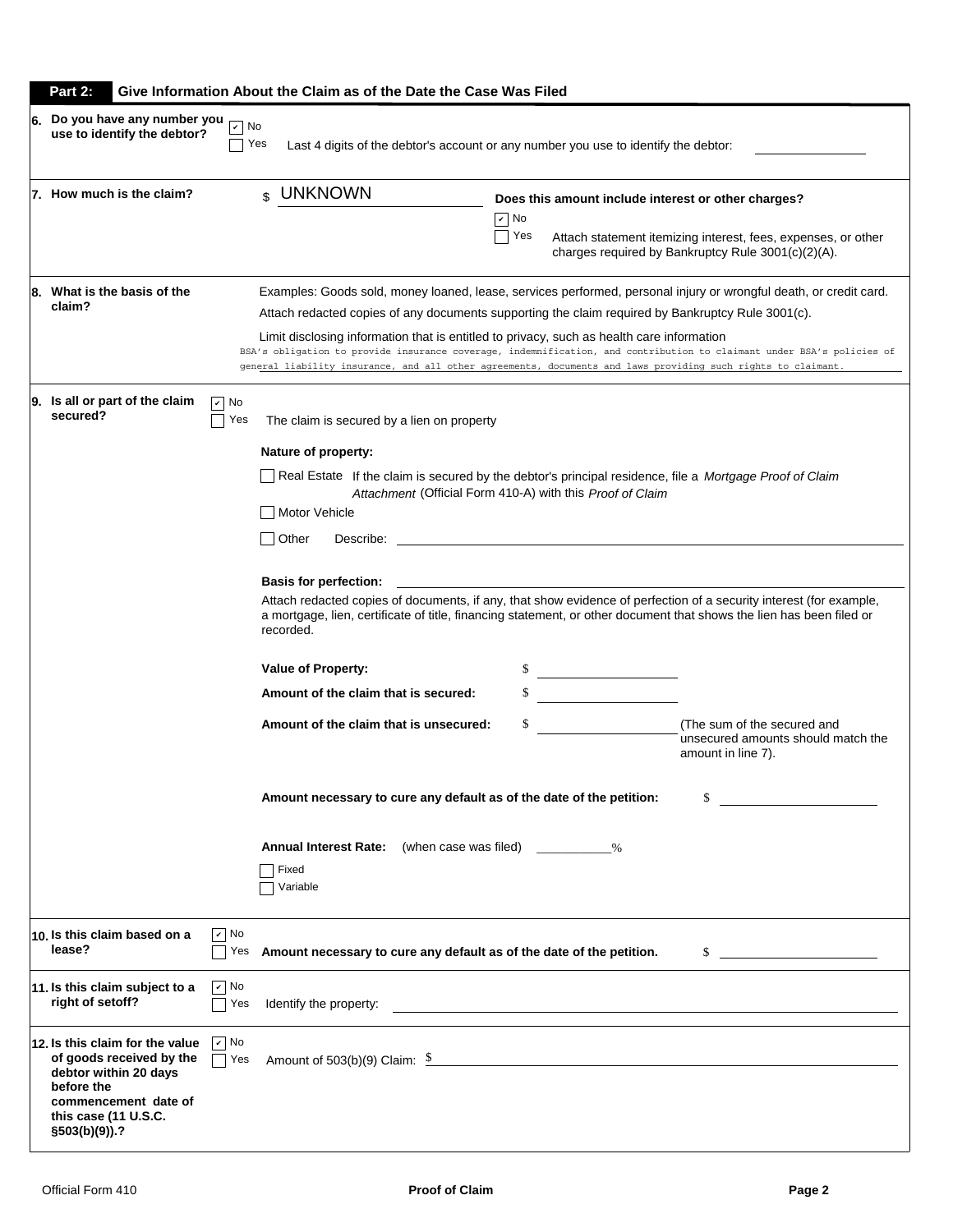| 13. Is all or part of the claim<br>entitled to priority under                                                                 | $\boxed{\mathbf{v}}$ No<br>Yes                                                                                                                                                                                               | Check all that apply                                                                                                                                                                                  |               |             |  |           | Amount entitled to priority |
|-------------------------------------------------------------------------------------------------------------------------------|------------------------------------------------------------------------------------------------------------------------------------------------------------------------------------------------------------------------------|-------------------------------------------------------------------------------------------------------------------------------------------------------------------------------------------------------|---------------|-------------|--|-----------|-----------------------------|
| 11 U.S.C. § 507(a)?<br>A claim may be partly                                                                                  |                                                                                                                                                                                                                              | Domestic support obligations (including alimony and child support) under<br>\$<br>11 U.S.C. $\S$ 507(a)(1)(A) or (a)(1)(B).                                                                           |               |             |  |           |                             |
| priority and partly<br>nonpriority. For example,<br>in some categories, the                                                   |                                                                                                                                                                                                                              | Up to \$3,025* of deposits toward purchase, lease, or rental of property or services for<br>personal, family, or household use. 11 U.S.C. § 507(a)(7).<br>\$                                          |               |             |  |           |                             |
| law limits the amount<br>entitled to priority.                                                                                |                                                                                                                                                                                                                              | Wages, salaries, or commissions (up to \$13,650*) earned within 180 days before the<br>bankruptcy petition is filed or the debtor's business ends, whichever is earlier. 11<br>U.S.C. $\S$ 507(a)(4). |               |             |  |           |                             |
|                                                                                                                               |                                                                                                                                                                                                                              | Taxes or penalties owed to governmental units. 11 U.S.C. § 507(a)(8).                                                                                                                                 |               |             |  |           |                             |
|                                                                                                                               |                                                                                                                                                                                                                              | Contributions to an employee benefit plan 11 U.S.C. § 507(a)(5).                                                                                                                                      |               |             |  |           |                             |
| Other. Specify subsection of 11 U.S.C. § 507(a)( <sub>11</sub> ) that applies.                                                |                                                                                                                                                                                                                              |                                                                                                                                                                                                       |               |             |  | \$        |                             |
| Amounts are subject to adjustment on 4/01/22 and every 3 years after that for cases begun on or after the date of adjustment. |                                                                                                                                                                                                                              |                                                                                                                                                                                                       |               |             |  |           |                             |
| Part 3:<br><b>Sign Below</b>                                                                                                  |                                                                                                                                                                                                                              |                                                                                                                                                                                                       |               |             |  |           |                             |
| The person completing                                                                                                         | Check the appropriate box:                                                                                                                                                                                                   |                                                                                                                                                                                                       |               |             |  |           |                             |
| this proof of claim must                                                                                                      | $ \mathbf{v} $ I am the creditor.                                                                                                                                                                                            |                                                                                                                                                                                                       |               |             |  |           |                             |
| sign and date it.<br>I am the creditor's attorney or authorized agent.                                                        |                                                                                                                                                                                                                              |                                                                                                                                                                                                       |               |             |  |           |                             |
| FRBP 9011(b).                                                                                                                 |                                                                                                                                                                                                                              |                                                                                                                                                                                                       |               |             |  |           |                             |
| If you file this claim                                                                                                        | I am the trustee, or the debtor, or their authorized agent. Bankruptcy Rule 3004.                                                                                                                                            |                                                                                                                                                                                                       |               |             |  |           |                             |
| electronically, FRBP<br>$5005(a)(2)$ authorizes                                                                               | I am the guarantor, surety, endorser, or other codebtor. Bankruptcy Rule 3005.                                                                                                                                               |                                                                                                                                                                                                       |               |             |  |           |                             |
| courts to establish local<br>rules specifying what a<br>signature is.                                                         | I understand that an authorized signature on this Proof of Claim serves as an acknowlegment that when calculating the<br>amount of the claim, the creditor gave the debtor credit for any payments received toward the debt. |                                                                                                                                                                                                       |               |             |  |           |                             |
| A person who files a                                                                                                          | I have examined the information in this <i>Proof of Claim</i> and have a reasonable belief that the information is true<br>and correct.                                                                                      |                                                                                                                                                                                                       |               |             |  |           |                             |
| fraudulent claim could be<br>fined up to \$500,000,<br>imprisoned for up to 5                                                 | I declare under penalty of perjury that the foregoing is true and correct.                                                                                                                                                   |                                                                                                                                                                                                       |               |             |  |           |                             |
| years, or both.                                                                                                               | Executed on date                                                                                                                                                                                                             |                                                                                                                                                                                                       |               |             |  |           |                             |
| 18 U.S.C. §§ 152, 157, and<br>3571.                                                                                           |                                                                                                                                                                                                                              | MM / DD / YYYY                                                                                                                                                                                        |               |             |  |           |                             |
|                                                                                                                               | Signature<br>Print the name of the person who is completing and signing this claim:                                                                                                                                          |                                                                                                                                                                                                       |               |             |  |           |                             |
|                                                                                                                               |                                                                                                                                                                                                                              |                                                                                                                                                                                                       |               |             |  |           |                             |
|                                                                                                                               | Name                                                                                                                                                                                                                         | <b>First Name</b>                                                                                                                                                                                     |               | Middle Name |  | Last Name |                             |
|                                                                                                                               |                                                                                                                                                                                                                              |                                                                                                                                                                                                       |               |             |  |           |                             |
|                                                                                                                               | Title                                                                                                                                                                                                                        |                                                                                                                                                                                                       |               |             |  |           |                             |
|                                                                                                                               | Company<br>Identify the corporate servicer as the company if the authorized agent is a servicer.<br>Address                                                                                                                  |                                                                                                                                                                                                       |               |             |  |           |                             |
|                                                                                                                               |                                                                                                                                                                                                                              |                                                                                                                                                                                                       |               |             |  |           |                             |
|                                                                                                                               |                                                                                                                                                                                                                              |                                                                                                                                                                                                       |               |             |  |           |                             |
|                                                                                                                               |                                                                                                                                                                                                                              | Number                                                                                                                                                                                                | <b>Street</b> |             |  |           |                             |

| <b>Contact Phone</b> | Email |
|----------------------|-------|

City State ZIP Code